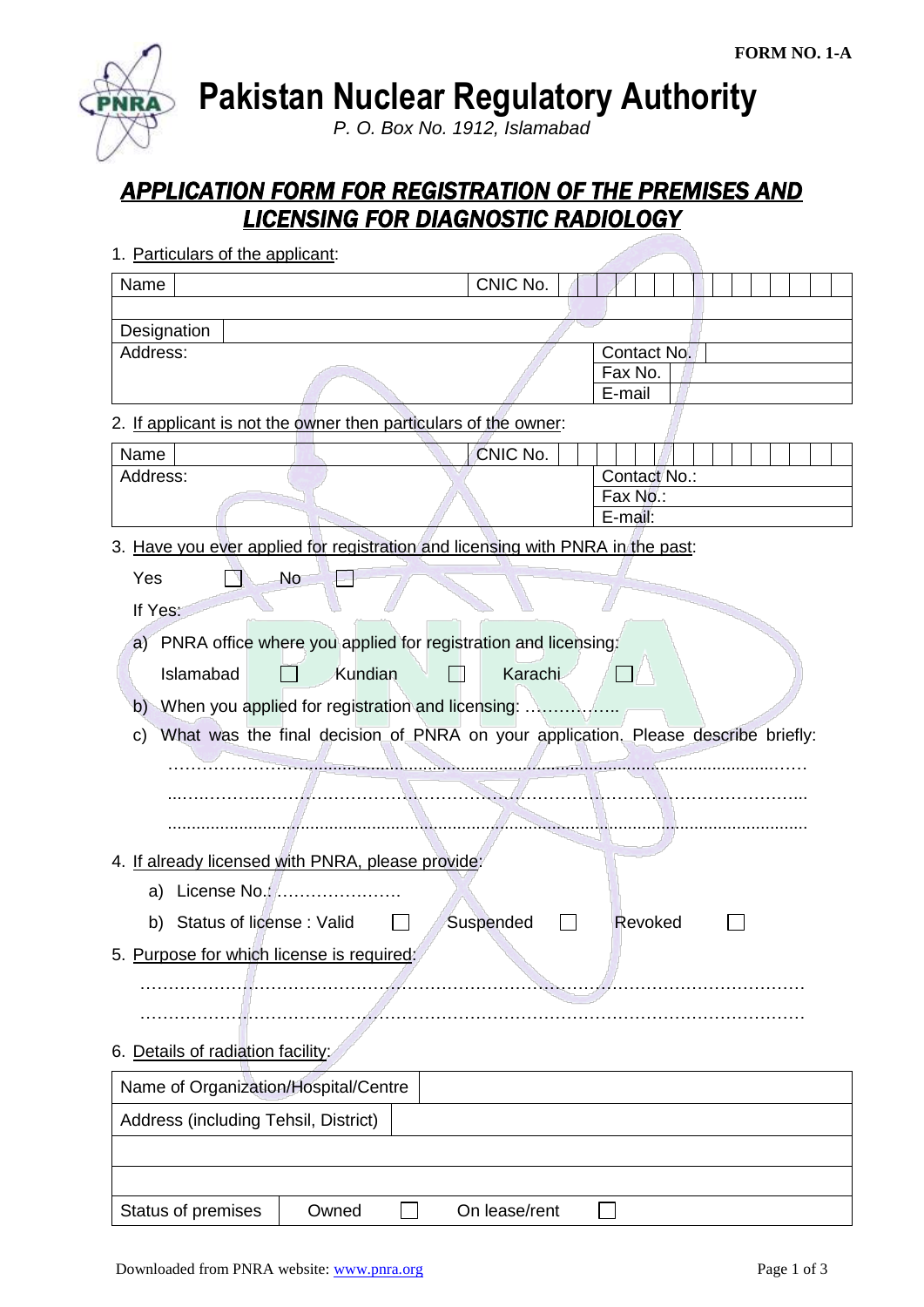### 7. Specifications of Radiation Generator:

| Type<br>unit,<br>unit,<br>$etc.$ ) | of Radiation<br>Generator (Dental<br>Fluoroscopy<br>CT-Scanner, | Sr./ID. No.<br>of X-ray<br>Tube | Model<br>No. | Manufacturer | Maximum<br>Voltage<br>(kV) | Maximum<br>Current<br>(mA) | Imported/<br>Locally<br>Purchased<br>along with<br>Name<br>of<br>Supplier |
|------------------------------------|-----------------------------------------------------------------|---------------------------------|--------------|--------------|----------------------------|----------------------------|---------------------------------------------------------------------------|
|                                    |                                                                 |                                 |              |              |                            |                            |                                                                           |
|                                    |                                                                 |                                 |              |              |                            |                            |                                                                           |
|                                    |                                                                 |                                 |              |              |                            |                            |                                                                           |
|                                    |                                                                 |                                 |              |              |                            |                            |                                                                           |
|                                    |                                                                 |                                 |              |              |                            |                            |                                                                           |

## 8. Particulars of Radiologist(s)/Radiographer(s) etc.:

| Name | Designation CNIC No. | Age | Qualification   Experience/Training |
|------|----------------------|-----|-------------------------------------|
|      |                      |     |                                     |
|      |                      |     |                                     |
|      |                      |     |                                     |
|      |                      |     |                                     |

9. Details of available Personal Protective Equipment (PPE):

- ……………………………………………………………………………………………………….. …...........................................................................................................................................
- 10. Details of available Radiation Monitoring Equipment (if any):
	- ………………………………………………………………………………………………………..
	- …...........................................................................................................................................

### 11. Arrangements for personal dose monitoring:

- a) Type of Dosimeter (Film/TLD etc.): ....................................................................
- b) Dosimetry Service Provider Name: ....................................................................
- c) Frequency of Dosimeter Exchange for Dose Assessment: ..................................

### 12. License Fee Information:

a) License fee may be submitted via **Askari Bank** (All branches). The Askari bank challan may be obtained from respective Regional Directorate or may be downloaded from:<https://www.pnra.org/bankChalan.asp>

#### OR

b) License fee may be submitted via Pay Order/Bank Draft in favor of **"Director Finance PNRA, Islamabad".** In this case, please provide the following details: